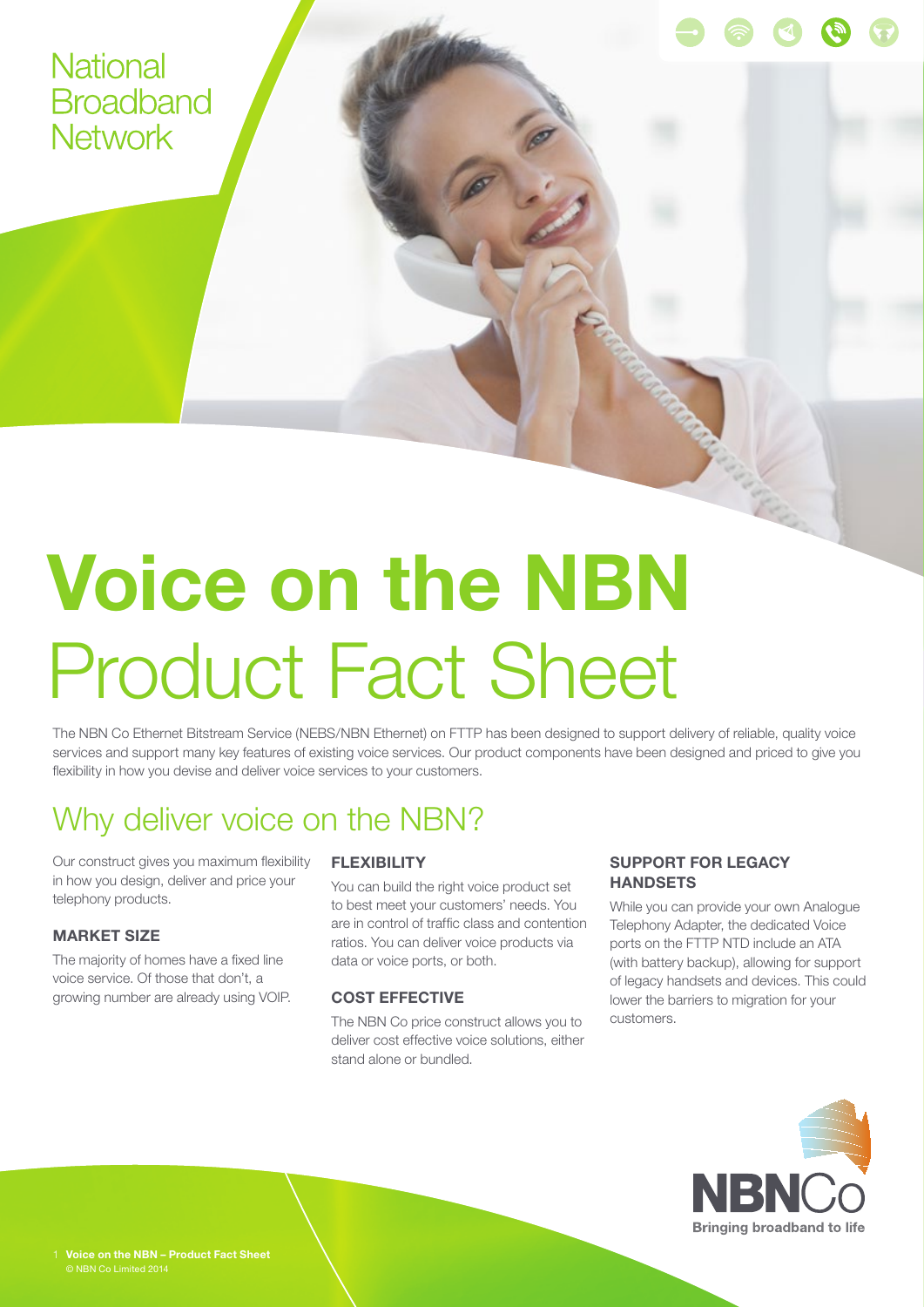# How does voice work over NBN (FTTP specific)?

NBN Ethernet delivered over FTTP technology has been designed with flexibility in mind. You decide how to package and provide your voice services, knowing that the right components are in place to give you quality telephony and network support when you need it.

If your customer is located in the FTTP footprint, NBN Co will install a Network Termination Device (NTD) in your customer's premises. The NTD has 2 different types of interface ports.

- User Network Interface-Data or UNI-D
- User Network Interface-Voice or UNI-V

The NTD contains 4 UNI-D ports and 2 UNI-V ports. You can deploy voice services over either the UNI-D and/or UNI-V ports.

NBN Co pricing and product construct is designed to allow you to develop retail voice services comparable to legacy voice products in the market today.

### **Voice Interface (UNI-V)**

The UNI-V is designed to support migration via the direct connection of legacy telephony devices such as standard analogue corded telephone and or cordless telephone devices.

Migrating copper based services and devices on the UNI-V is done with a minimum of fuss and cost when taking up a voice service on the UNI-V. The UNI-V ATA is designed to support G.729 common signalling protocols and key features including;

- Calling line identification and restriction
- Calling number display
- Ring cadences and dial tones
- TTY (teletypewriter) & national relay service
- DTMF tones
- Fax and modems

UNI-V is supported by optional battery backup, which can enhance reliability and provide peace of mind if selected by your customers.

Battery backup means telephony services will continue to work for approximately 5 hours (including the emergency reserve) in the event of a loss of power, retaining one of the key benefits of PSTN solutions today. Battery Backup is selectable in some cases, however there are specific requirements for end user informed consent concerning battery backup that need to be followed. Please see next "FTTP Battery Backup Service" section for details.

Battery backup combined with NBN Co's Service Levels in respect of Priority Assistance, allows you to provide voice services to your customers with the high reliability they require.

*Another component designed for optimum voice on NBN is NBN Co's traffic class 1 (TC-1). TC-1 is designed for real time applications, like voice, that require committed capacity to ensure a quality experience. NBN Co offers a credit for 0.15 Mbps of AVC TC-1 on either the UNI-V or UNI-D equipping you with a tool to provide voice quality equitable to PSTN. [Please see the Appendix of the NBN Ethernet Fact Sheet for details on the credit].* 

The UNI-V provides a simple, cost effective, migration path for plain old telephony services with a minimum of fuss, decent voice quality, and high reliability.

#### **Voice on the Data Interface or UNI-D**

Voice through the UNI-D gives you great flexibility in how you put together your NBN voice offers.

Using the UNI-D gives you greater control over quality, with a choice of voice codec. You will need to provide your own ATA to support legacy devices however the UNI-D opens up a whole range of possibilities for IP telephony - new devices, new handsets, desktop voice and the potential to create unique solutions for your customers.

Optional battery backup with informed consent is also available on the UNI-D.